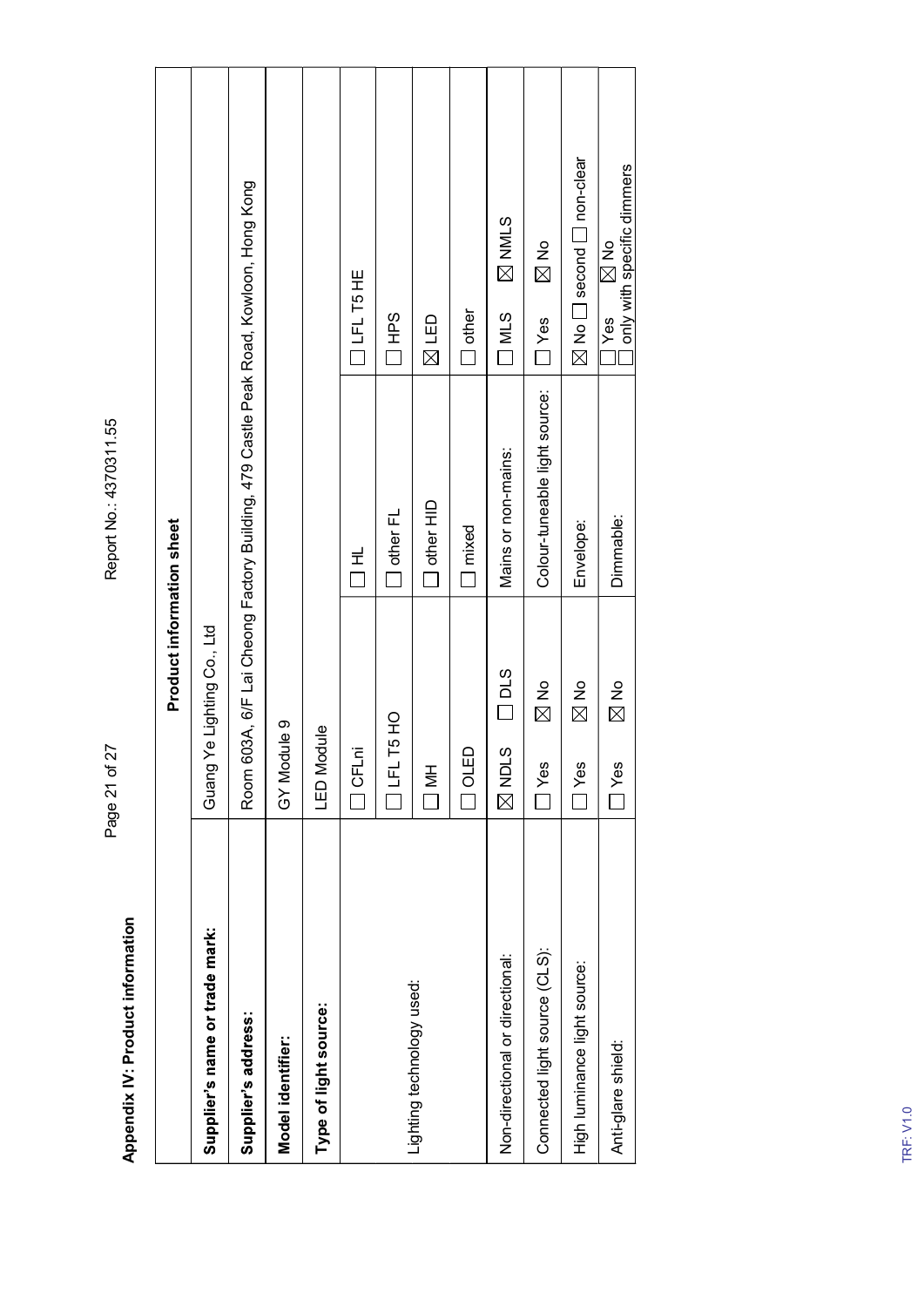|                                                                                                                                            | Page 22 of 27                                                                                                  | Report No.: 4370311.55                                                                                                                             |                        |
|--------------------------------------------------------------------------------------------------------------------------------------------|----------------------------------------------------------------------------------------------------------------|----------------------------------------------------------------------------------------------------------------------------------------------------|------------------------|
|                                                                                                                                            | Product parameters                                                                                             |                                                                                                                                                    |                        |
| Parameter                                                                                                                                  | Value                                                                                                          | Parameter                                                                                                                                          | Value                  |
| General product parameters:                                                                                                                |                                                                                                                |                                                                                                                                                    |                        |
| Energy consumption in on-mode (kWh/1 000<br>$\widehat{\mathsf{c}}$                                                                         | 4                                                                                                              | Energy efficiency class                                                                                                                            | Ш                      |
| Useful luminous flux (Фuse), indicating if it<br>refers to the flux in a sphere (360°), in a wide<br>cone (120°) or in a narrow cone (90°) | a narrow cone<br>$\boxtimes$ in a sphere<br>$\Box$ in a wide cone<br>$\Box$ in a narrow con<br>a sphere<br>480 | correlated colour temperatures, rounded to<br>Correlated colour temperature, rounded to<br>the nearest 100 K, or the range of<br>the nearest 100 K | F3000                  |
| On-mode power (P <sub>on</sub> ), expressed in W                                                                                           | 3,5                                                                                                            | Standby power (P <sub>sb</sub> ), expressed in W and<br>rounded to the second decimal                                                              | $\mathbf{I}$           |
| Networked standby power (P <sub>net</sub> ) for CLS,<br>expressed in W and rounded to the second<br>decimal                                | $\blacksquare$                                                                                                 | nearest integer, or the range of CRI-values<br>Colour rendering index, rounded to the                                                              | 8                      |
| Outer dimensions without separate control                                                                                                  | Height                                                                                                         | ł                                                                                                                                                  |                        |
| gear, lighting control parts and non-lighting<br>control parts, if any (millimetre)                                                        | Width                                                                                                          | ł                                                                                                                                                  |                        |
|                                                                                                                                            | Depth                                                                                                          | ł                                                                                                                                                  |                        |
|                                                                                                                                            | Spectrum<br>1.2 <sub>1</sub>                                                                                   |                                                                                                                                                    | $1.0 = 9.518e+000mW/m$ |
|                                                                                                                                            | $1.0 -$                                                                                                        |                                                                                                                                                    |                        |
|                                                                                                                                            | 0.8                                                                                                            |                                                                                                                                                    |                        |
| Spectral power distribution in the range 250<br>nm to 800 nm, at full-load                                                                 | $\ddot{\bullet}$                                                                                               |                                                                                                                                                    |                        |
|                                                                                                                                            |                                                                                                                |                                                                                                                                                    |                        |
|                                                                                                                                            | $\ddot{\bullet}$                                                                                               |                                                                                                                                                    |                        |
|                                                                                                                                            | $\ddot{0}$ .                                                                                                   |                                                                                                                                                    |                        |
|                                                                                                                                            | $rac{1}{280}$                                                                                                  | 680<br>Wavelength (nm)<br>580<br>480                                                                                                               | 780                    |
| Claim of equivalent power                                                                                                                  | $\boxtimes$<br>89<br>$\Box$                                                                                    | If yes, equivalent power (W)                                                                                                                       | $\mathbf{I}$           |
| Chromaticity coordinates (x and y)                                                                                                         | 0,440/0,403                                                                                                    | LED quantity                                                                                                                                       | 20 pcs                 |
|                                                                                                                                            |                                                                                                                |                                                                                                                                                    |                        |
| <b>TRF: V1.0</b>                                                                                                                           |                                                                                                                |                                                                                                                                                    |                        |
|                                                                                                                                            |                                                                                                                |                                                                                                                                                    |                        |